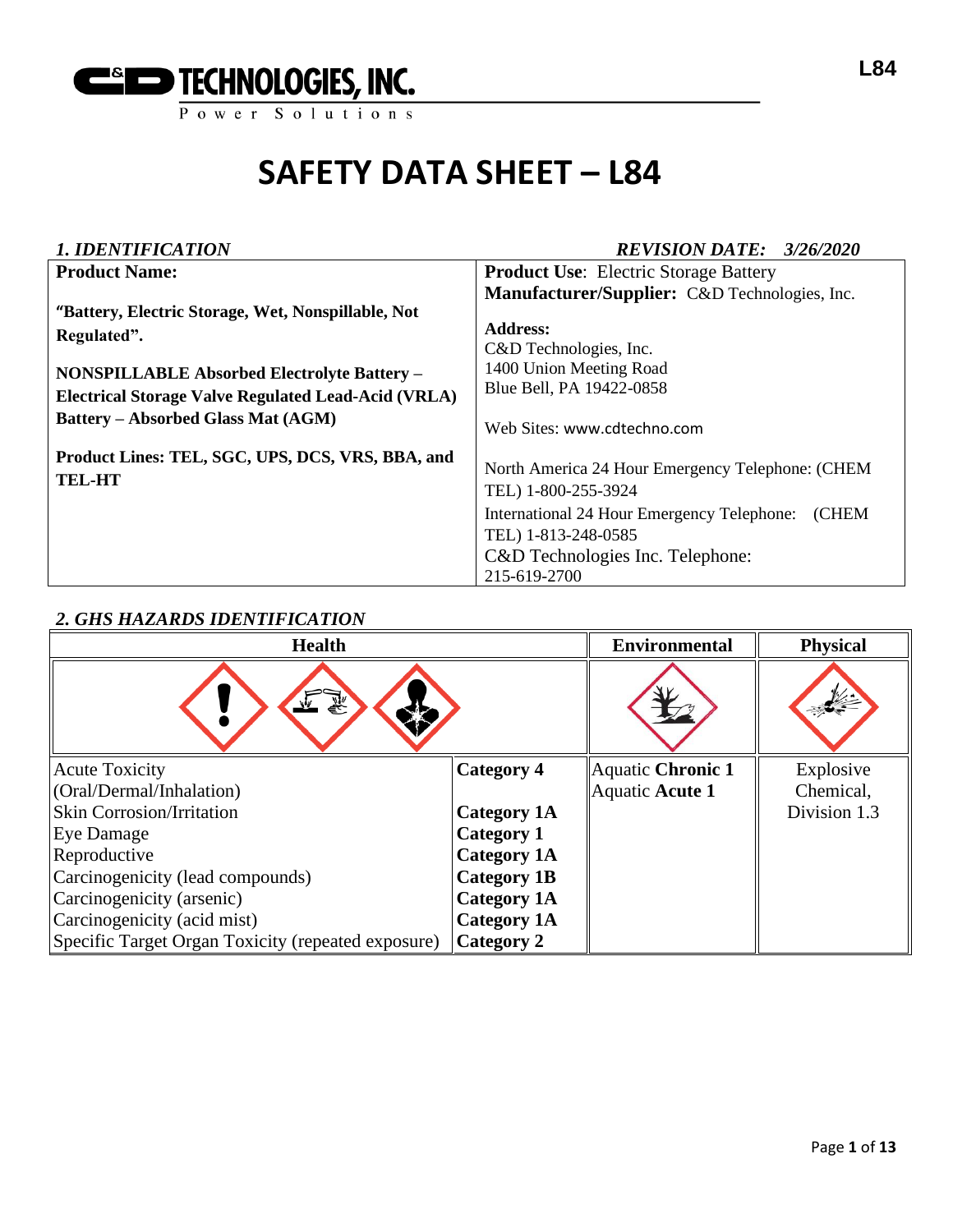

| Obtain special instructions before use.                                                                                                                                                                                                                                                                                                                                                                                                                                                                                                                                                                                                                                                                                                                                                                                                                                                                                                                                                                                                                                                                                                                                                                                                                                                                                                                                                                                                         |
|-------------------------------------------------------------------------------------------------------------------------------------------------------------------------------------------------------------------------------------------------------------------------------------------------------------------------------------------------------------------------------------------------------------------------------------------------------------------------------------------------------------------------------------------------------------------------------------------------------------------------------------------------------------------------------------------------------------------------------------------------------------------------------------------------------------------------------------------------------------------------------------------------------------------------------------------------------------------------------------------------------------------------------------------------------------------------------------------------------------------------------------------------------------------------------------------------------------------------------------------------------------------------------------------------------------------------------------------------------------------------------------------------------------------------------------------------|
| Do not handle until all safety precautions have been read and understood.<br>Wash thoroughly after handling.<br>Do not eat drink or smoke when using this product.<br>Avoid contact during pregnancy/while nursing.<br>Wear protective gloves/protective clothing, eye protection/face protection.<br>Use only outdoors or in a well-ventilated area.<br>Avoid contact with internal acid.<br>Do not breathe dust/fume/gas/mist/vapors/spray.<br>Keep away from heat/sparks/open flames/hot surfaces. No smoking<br>Contact with internal components may cause irritation or $\ \mathbf{IF SWALLOWED OR CONSUMED:}\ $ rinse mouth.<br>Do NOT induce vomiting. Call a poison center/doctor if you feel unwell.<br>IF ON CLOTHING OR SKIN (or hair): Remove/Take off immediately all<br>contaminated clothing and wash it before reuse. Rinse skin with water/shower.<br><b>IF INHALED:</b> Remove person to fresh air and keep comfortable for breathing.<br>Immediately call a POISON CENTER or doctor/physician.<br>IF IN EYES: Rinse cautiously with water for several minutes.<br>Remove contact lenses, if present and easy to do. Continue rinsing.<br>If exposed/concerned, or if you feel unwell seek medical attention/advice.<br>Store locked up, in a well-ventilated area, in accordance with local and national<br>Dispose of contents/container in accordance with local and national regulation<br>Keep out of reach of children. |
|                                                                                                                                                                                                                                                                                                                                                                                                                                                                                                                                                                                                                                                                                                                                                                                                                                                                                                                                                                                                                                                                                                                                                                                                                                                                                                                                                                                                                                                 |

| <b>HEALTH HAZARDS</b>            |             |                                                |
|----------------------------------|-------------|------------------------------------------------|
| <b>Acute Toxicity</b>            | Signal Word | <b>Hazard Statement</b>                        |
| Oral A.1 (6)                     | Warning     | H302: Harmful if swallowed                     |
| Dermal A.1 $(5)$                 | Warning     | H312: Harmful in contact with skin             |
| Inhalation A.1 (5)               | Warning     | H332: Harmful if inhaled                       |
|                                  |             |                                                |
| <b>Skin Irritation</b>           |             |                                                |
| A.2(2)                           | Warning     | H315: Causes skin irritation                   |
| <b>Skin Corrosion</b>            |             |                                                |
| A.2 (1A.1B.1C)                   | Danger      | H314: Causes serious skin burns and eye damage |
| Serious Eye Damage               |             |                                                |
| A.3(1)                           | Danger      | H318: Causes serious eye damage                |
| Eye Irritation                   |             |                                                |
| A.3 (2A)                         | Warning     | H319: Causes serious eye irritation            |
| <b>Respiratory Sensitization</b> |             |                                                |
| $A.4$ (1A, 1B)                   | Danger      | H334: May cause allergy or asthma symptoms or  |
|                                  |             | breathing difficulties if inhaled              |
| <b>Skin Sensitization</b>        |             |                                                |
| A.4 (1A, 1B)                     | Warning     | H317: May cause an allergic skin reaction      |
| Germ Cell Mutagenicity           |             |                                                |
| $A.5$ (1A, 1B)                   | Danger      | H:340: May cause genetic defects               |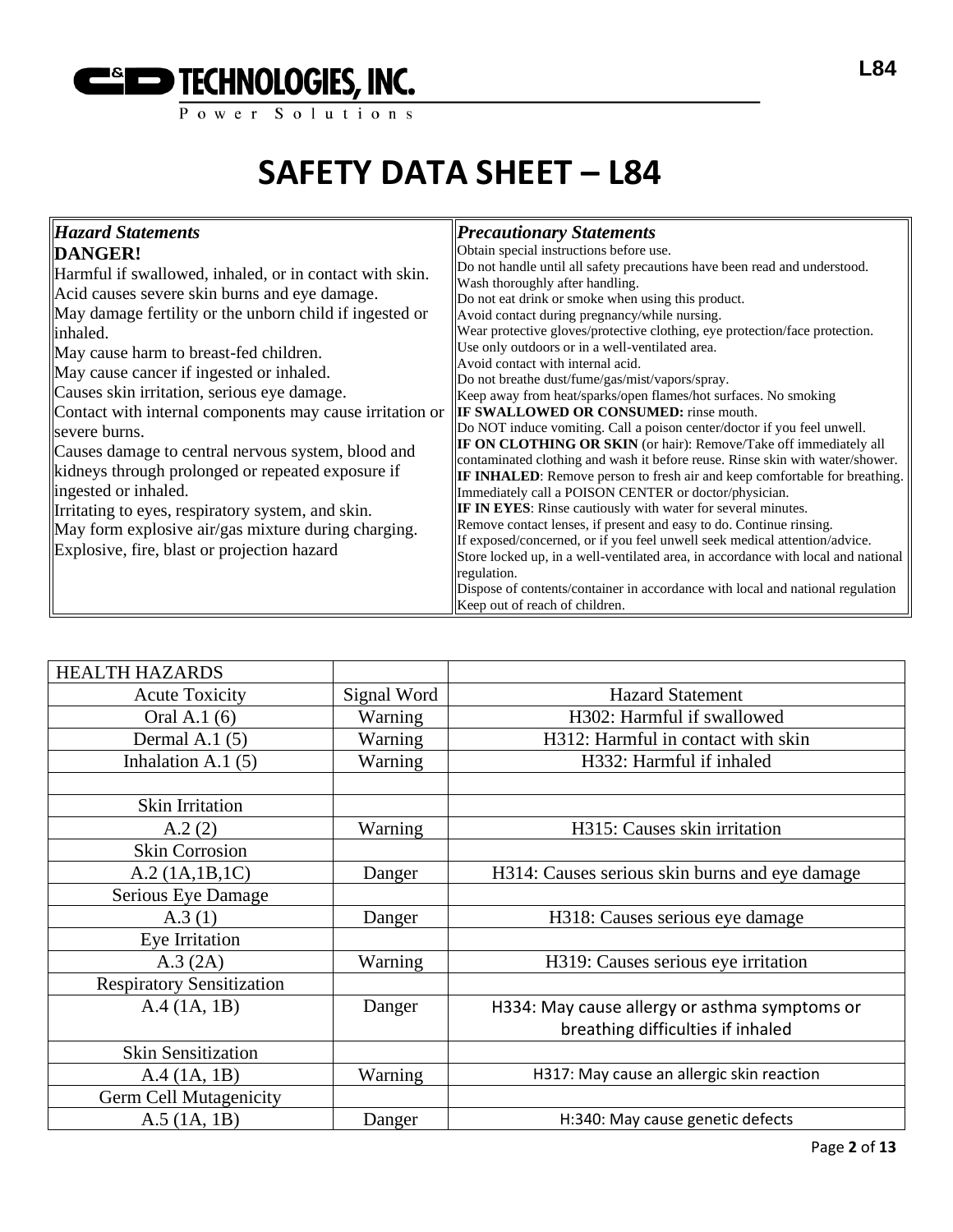

| A.5(2)                                | Warning | H341: Suspected of causing genetic defects                 |
|---------------------------------------|---------|------------------------------------------------------------|
| Carcinogenicity                       |         |                                                            |
| A.6(1A, 1B)                           | Danger  | H350: May cause cancer                                     |
| A.6(2)                                | Warning | H351: Suspected of causing cancer                          |
| <b>Reproductive Toxicity</b>          |         |                                                            |
| A.7(1A, 1B)                           | Danger  | H360: May damage fertility or the unborn child.            |
| A.7(2)                                | Warning | H361: Suspected of damaging fertility or the unborn child. |
| <b>Specific Target Organ Toxicity</b> |         |                                                            |
| Single Exposure                       |         |                                                            |
| A.8(1)                                | Danger  | H370: Causes damage to organs                              |
| A.8(2)                                | Warning | H371: May cause damage to organs                           |
| <b>Specific Target Organ Toxicity</b> |         |                                                            |
| <b>Repeated or Prolonged Exposure</b> |         |                                                            |
| A.9(1)                                | Danger  | H372: Causes damage to organs                              |
| A.9(2)                                | Warning | H373: May cause damage to organs                           |
| <b>Aspiration Hazard</b>              |         |                                                            |
| A.10(1)                               | Danger  | H304: May be fatal if swallowed and enters airways         |
| ENVIRONMENTAL HAZARDS                 |         |                                                            |
| <b>Aquatic Toxicity Acute</b>         |         |                                                            |
| 1.1                                   | Warning | H400: Very toxic to aquatic life                           |
| <b>Aquatic Toxicity Chronic</b>       |         |                                                            |
| 2.1                                   | Warning | H410: Very toxic to aquatic life with long lasting effects |

# *3. \*COMPOSITION / INFORMATION ON INGREDIENTS*

| <b>INGREDIENTS</b> (Chemical/Common Names):       | CAS No.:  | $%$ by Wt: |
|---------------------------------------------------|-----------|------------|
| Lead and Lead Compounds (inorganic)               | 7439-92-1 | 60-80      |
| Sulfuric Acid/Battery Electrolyte 1.300 sg 40% wt | 7664-93-9 | 18-24      |
| (H2SO4/H2O)                                       |           |            |
| Calcium                                           | 7440-70-2 | < 0.05     |
| Tin                                               | 7440-31-5 | < 1.0      |
| <b>Inert Compounds</b>                            | N/A       | $7 - 10$   |

# *4. FIRST AID MEASURES*

# **INHALATION:**

Sulfuric Acid: Remove to fresh air immediately. If not breathing, give artificial respiration. If breathing is difficult, give oxygen. Consult a physician.

Lead: Remove from exposure, gargle, wash nose and lips; consult physician.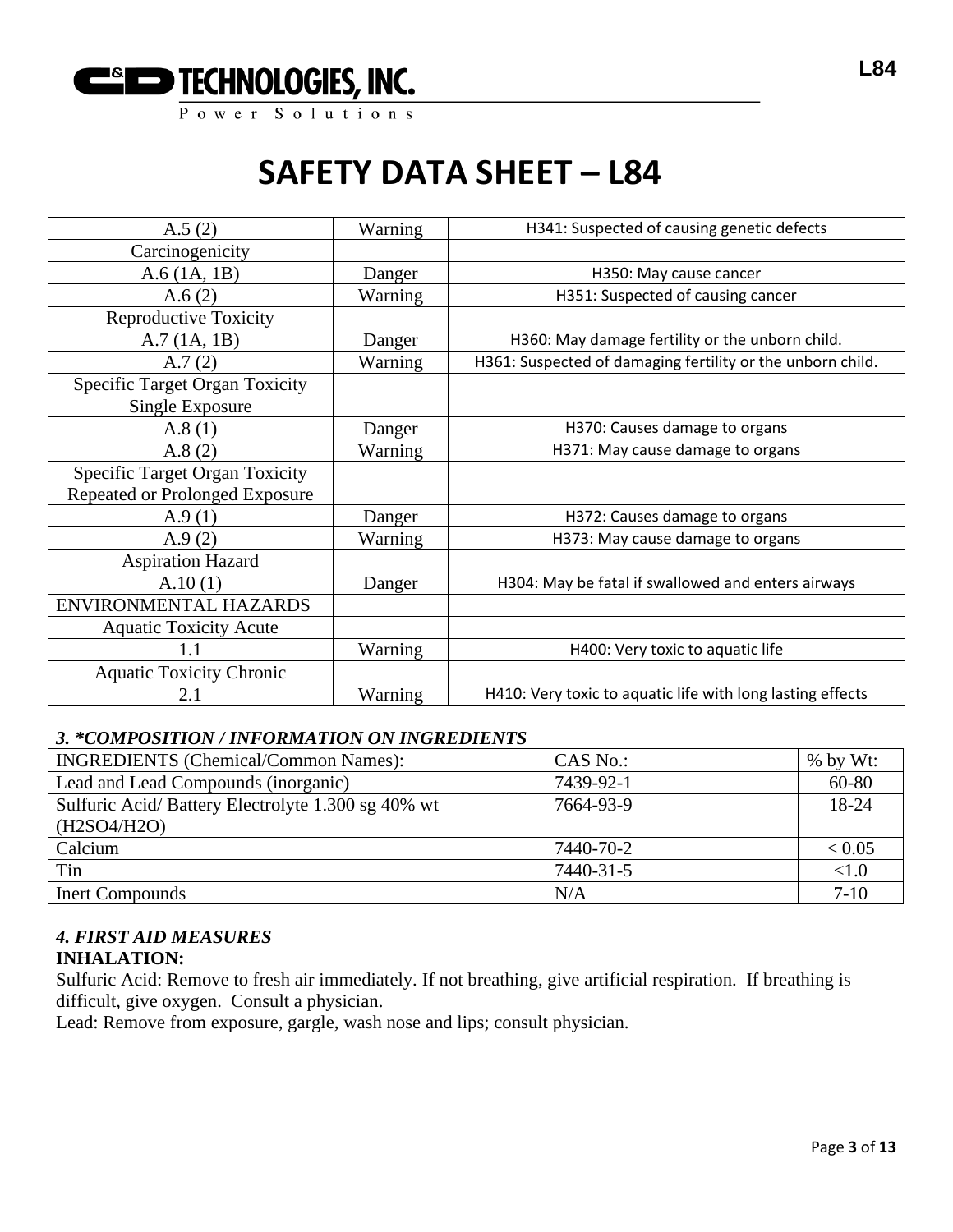

Power Solution

# **SAFETY DATA SHEET – L84**

# **INGESTION:**

Sulfuric Acid: Give large quantities of water; Do NOT induce vomiting or aspiration into the lungs may occur and can cause permanent injury or death; consult physician.

Lead: Consult physician immediately.

## **SKIN:**

Sulfuric Acid: Flush with large amounts of water for at least 15 minutes; remove contaminated clothing completely, including shoes. If symptoms persist, seek medical attention. Wash contaminated clothing before reuse. Discard contaminated shoes.

Lead: Wash immediately with soap and water.

### **EYES:**

Sulfuric Acid and Lead: Flush immediately with large amounts of water for at least 15 minutes while lifting lids; Seek immediate medical attention if eyes have been exposed directly to acid.

## *5. FIRE FIGHTING MEASURES*

**Flash Point:** Not Applicable

**Flammable Limits:** LEL =  $4.1\%$  (Hydrogen Gas in air); UEL =  $74.2\%$ 

**Extinguishing media:** CO2; foam; dry chemical. Do not use carbon dioxide directly on cells. Avoid breathing vapors. Use appropriate media for surrounding fire.

#### **Fire Fighting Procedures:**

Use positive pressure, self-contained breathing apparatus. Beware of acid splatter during water application and wear acid-resistant clothing, gloves, face and eye protection. If batteries are on charge, shut off power to the charging equipment, but note that strings of series connected batteries may still pose risk of electric shock even when charging equipment is shut down.

## **Hazardous Combustion Products:**

Highly flammable hydrogen gas is generated during charging and operation of batteries. If ignited by burning cigarette, naked flame or spark, may cause battery explosion with dispersion of casing fragments and corrosive liquid electrolyte. Carefully follow manufacturer's instructions for installation and service. Keep away all sources of gas ignition and do not allow metallic articles to simultaneously contact the negative and positive terminals of a battery. Follow manufacturer's instructions for installation and service.

## *6: ACCIDENTAL RELEASE MEASURES*

Stop flow of material, contain/absorb small spills with dry sand, earth or vermiculite. Do not use combustible materials. If possible, carefully neutralize spilled electrolyte with soda ash, sodium bicarbonate, lime, etc. Wear acid-resistant clothing, boots, gloves, and face shield. Do not allow discharge of un-neutralized acid to sewer. Acid must be managed in accordance with approved local, state, and federal requirements. Consult state environmental agency and/or federal EPA.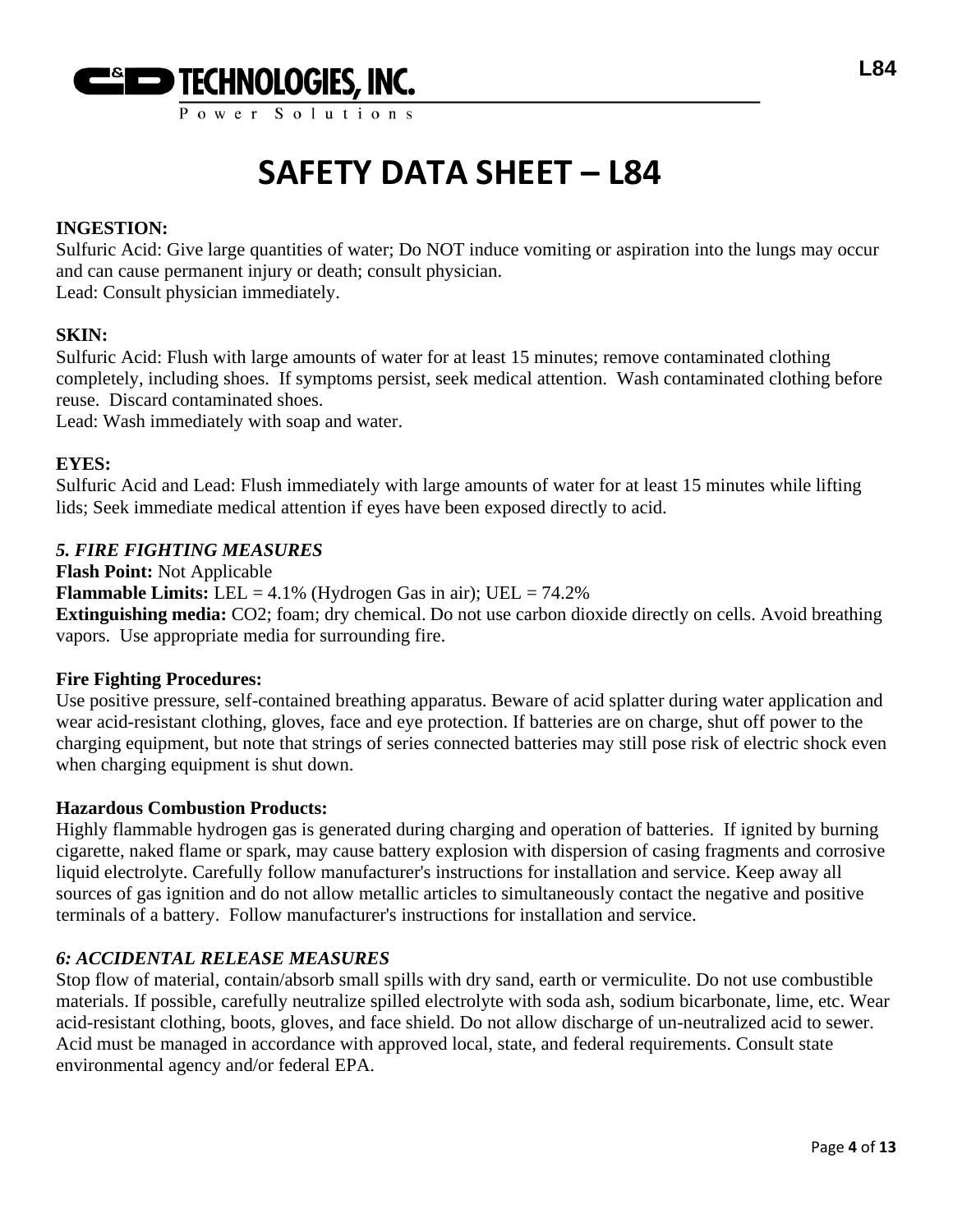

Power Solution

# **SAFETY DATA SHEET – L84**

# *7. HANDLING AND STORAGE*

### **Handling:**

Unless involved in recycling operations, do not breach the casing or empty the contents of the battery. Handle carefully and avoid tipping, which may allow electrolyte leakage. There may be increasing risk of electric shock from strings of connected batteries. Keep containers tightly closed when not in use. If battery case is broken, avoid contact with internal components. Keep vent caps on and cover terminals to prevent short circuits. Place cardboard between layers of stacked automotive batteries to avoid damage and short circuits. Keep away from combustible materials, organic chemicals, reducing substances, metals, strong oxidizers and water. Use banding or stretch wrap to secure items for shipping.

#### **Storage:**

Store batteries under roof in cool, dry, well-ventilated areas separated from incompatible materials and from activities that may create flames, spark, or heat. Store on smooth, impervious surfaces provided with measures for liquid containment in the event of electrolyte spills. Keep away from metallic objects that could bridge the terminals on a battery and create a dangerous short-circuit.

### **Charging:**

There is a possible risk of electric shock from charging equipment and from strings of series connected batteries, whether or not being charged. Shut-off power to chargers whenever not in use and before detachment of any circuit connections. Batteries being charged will generate and release flammable hydrogen gas. Charging space should be ventilated. Keep battery vent caps in position. Prohibit smoking and avoid creation of flames and sparks nearby. Wear face and eye protection when near batteries being charged.

# *8. EXPOSURE CONTROLS / PERSONAL PROTECTION*

| <b>Exposure Limits (mg/m<sup>3</sup>)</b> Note: N.E. = Not Established |                 |              |                 |            |             |         |
|------------------------------------------------------------------------|-----------------|--------------|-----------------|------------|-------------|---------|
| <b>INGREDIENTS</b>                                                     | <b>OSHA PEL</b> | <b>ACGIH</b> | <b>US NIOSH</b> | Quebec PEV | Ontario OEL | EU OEL  |
| (Chemical/Common Names):                                               |                 |              |                 |            |             |         |
| Lead and Lead Compounds                                                | 0.05            | 0.05         | 0.05            | 0.05       | 0.05        | 0.15(b) |
| (inorganic)                                                            |                 |              |                 |            |             |         |
| Sulfuric Acid/Electrolyte                                              |                 | 0.2          |                 |            | 0.2         | 0.05(c) |
| $(H_2SO_4/H_2O)$                                                       |                 |              |                 |            |             |         |
| Tin                                                                    |                 |              |                 |            |             |         |
| Calcium                                                                |                 |              |                 |            |             |         |
| Non-hazardous ingredients                                              |                 |              |                 |            |             |         |
|                                                                        |                 |              |                 |            |             |         |

**(a)**As dusts/mists **(b)**As inhalable aerosol **(c)**Thoracic fraction

## **Engineering Controls (Ventilation):**

Store and handle in well-ventilated area. If mechanical ventilation is used, components must be acid-resistant. Handle batteries cautiously, do not tip to avoid spills. Make certain vent caps are on securely. If battery case is damaged, avoid bodily contact with internal components. Wear protective clothing, eye and face protection, when filling, charging or handling batteries. Do not allow metallic materials to simultaneously contact both the positive and negative terminals of the batteries. Charge batteries in areas with adequate ventilation. General dilution ventilation is acceptable.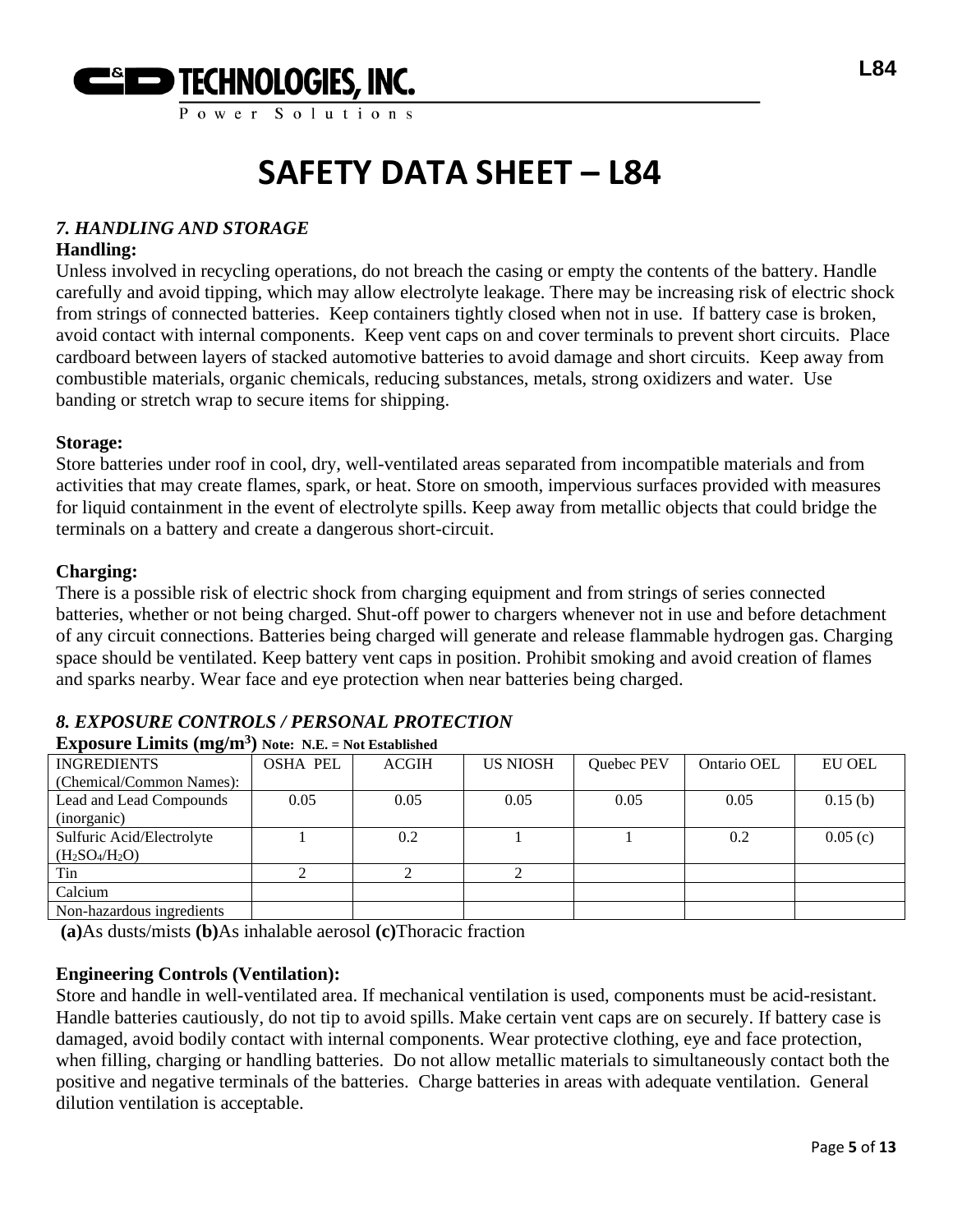

# **Respiratory Protection (NIOSH/MSHA approved):**

None required under normal conditions. When concentrations of sulfuric acid mist are known to exceed PEL, use NIOSH or MSHA-approved respiratory protection.

### **Skin Protection:**

If battery case is damaged, use rubber or plastic acid-resistant gloves with elbow-length gauntlet, acid-resistant apron, clothing and boots.

## **Eye Protection:**

If battery case is damaged, use chemical goggles or face shield.

### **Other Protection:**

In areas where water and sulfuric acid solutions are handled in concentrations greater than 1%, emergency eyewash stations and showers should be provided, with unlimited water supply. Chemically impervious apron and face shield recommended when adding water or electrolyte to batteries. Wash Hands after handling.

# *9. PHYSICAL AND CHEMICAL PROPERTIES*

| Properties Listed Below are for Electrolyte: |                                                                                                 |                                                |                               |  |
|----------------------------------------------|-------------------------------------------------------------------------------------------------|------------------------------------------------|-------------------------------|--|
|                                              | Boiling Point: $\vert$ 110° - 112° C                                                            | Specific Gravity (H2O = 1):                    | $1.300 + 0.300$               |  |
| Melting Point:   N/A                         |                                                                                                 | Vapor Pressure (mm Hg):                        | 10                            |  |
| Solubility in Water: N/A                     |                                                                                                 | Vapor Density (AIR = 1):                       | <b>Greater than 1</b>         |  |
| Evaporation Rate:   Less than 1              |                                                                                                 | % Volatile by Weight:                          | N/A                           |  |
| (Butyl Acetate $= 1$ )                       |                                                                                                 |                                                |                               |  |
| pH:                                          | $\sim$ 1 to 2                                                                                   | Flash Point:                                   | <b>Below room temperature</b> |  |
|                                              |                                                                                                 |                                                | (as hydrogen gas)             |  |
| LEL (Lower Explosive $ 4.1\% $               |                                                                                                 | UEL (Upper Explosive Limit)   74.2% (Hydrogen) |                               |  |
| Limit) $\vert$                               | (Hydrogen)                                                                                      |                                                |                               |  |
|                                              | Appearance and Odor: Manufactured article; no apparent odor. Electrolyte is a clear liquid with |                                                |                               |  |
| a sharp, penetrating, pungent odor.          |                                                                                                 |                                                |                               |  |

## *10. STABILITY AND REACTIVITY*

Stability: Stable X Unstable \_\_

This product is stable under normal conditions at ambient temperature.

**Conditions to Avoid:** Prolonged overcharge at high current; sources of ignition.

#### **Incompatibilities:** (materials to avoid)

Electrolyte: Contact with combustibles and organic materials may cause fire and explosion. Also reacts violently with strong reducing agents, metals, sulfur trioxide gas, strong oxidizers, and water. Contact with metals may produce toxic sulfur dioxide fumes and may release flammable hydrogen gas. Lead compounds: Avoid contact with strong acids, bases, halides, halogenates, potassium nitrate, permanganate, peroxides, nascent hydrogen, and reducing agents.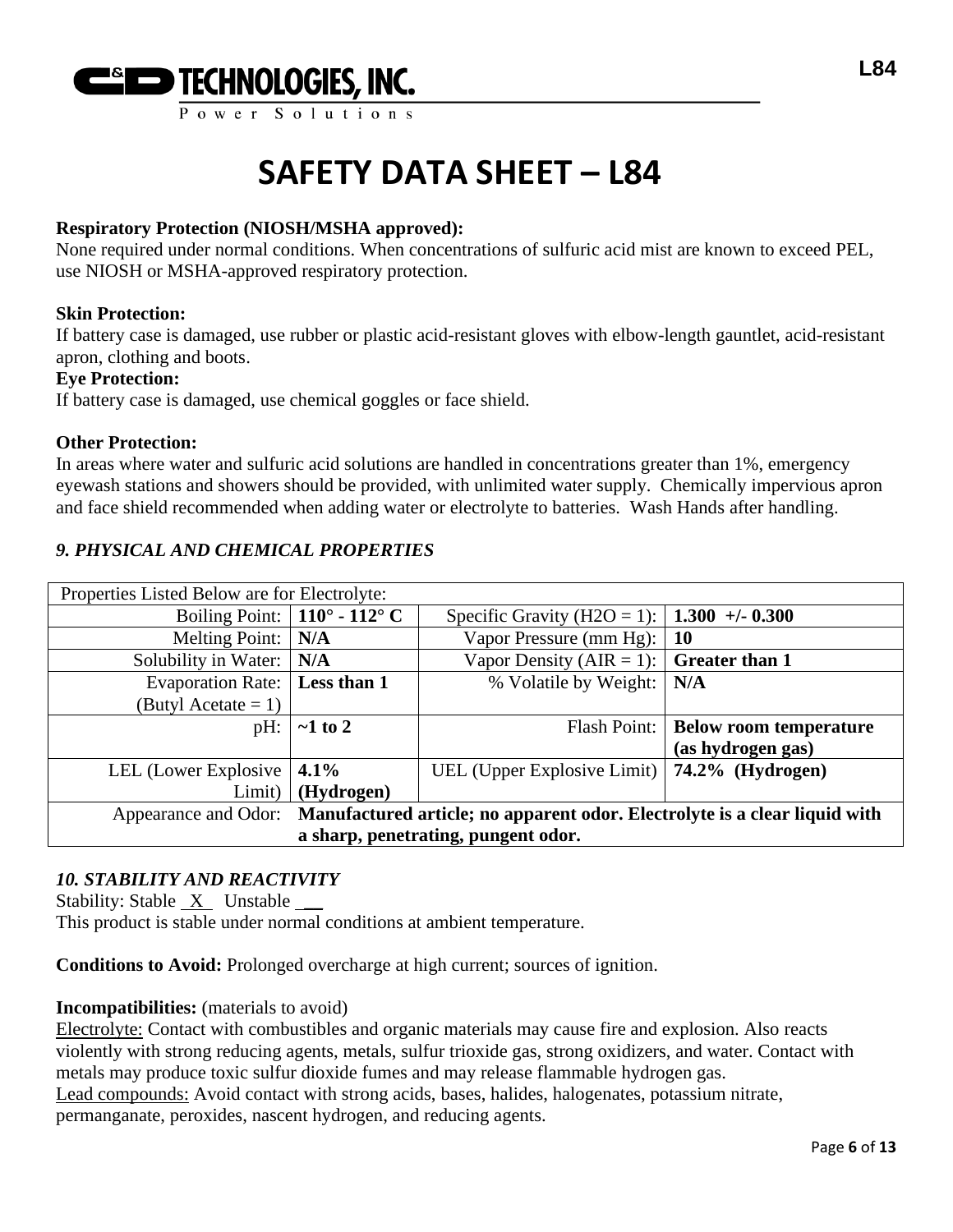

Arsenic compounds: strong oxidizers; bromine azide. NOTE: hydrogen gas can react with inorganic arsenic to form the highly toxic gas – arsine

## **Hazardous Decomposition Products:**

Electrolyte: Sulfur trioxide, carbon monoxide, sulfuric acid mist, sulfur dioxide, hydrogen sulfide. Lead compounds: Temperatures above the melting point are likely to produce toxic metal fume, vapor, or dust; contact with strong acid or base or presence of nascent hydrogen may generate highly toxic arsine gas.

#### **Hazardous Polymerization:**

Will not occur

## *11. TOXICOLOGICAL INFORMATION*

#### **Routes of Entry:**

Sulfuric Acid: Harmful by all routes of entry.

Lead Compounds: Hazardous exposure can occur only when product is heated, oxidized or otherwise processed or damaged to create dust, vapor or fume. The presence of nascent hydrogen may generate highly toxic arsine gas.

### **Inhalation:**

Sulfuric Acid: Breathing of sulfuric acid vapors or mists may cause severe respiratory irritation. Lead Compounds: Inhalation of lead dust or fumes may cause irritation of upper respiratory tract and lungs.

#### **Ingestion:**

Sulfuric Acid: May cause severe irritation of mouth, throat, esophagus and stomach. Lead Compounds: Acute ingestion may cause abdominal pain, nausea, vomiting, diarrhea and severe cramping. This may lead rapidly to systemic toxicity and must be treated by a physician.

# **Skin Contact:**

Sulfuric Acid: Severe irritation, burns and ulceration. Lead Compounds: Not absorbed through the skin. Arsenic compounds: Contact may cause dermatitis and skin hyperpigmentation

#### **Eye Contact:**

Sulfuric Acid: Severe irritation, burns, cornea damage, and blindness. Lead Compounds: May cause eye irritation.

## **Effects of Overexposure - Acute:**

Sulfuric Acid: Severe skin irritation, damage to cornea, upper respiratory irritation. Lead Compounds: Symptoms of toxicity include headache, fatigue, abdominal pain, loss of appetite, muscular aches and weakness, sleep disturbances and irritability.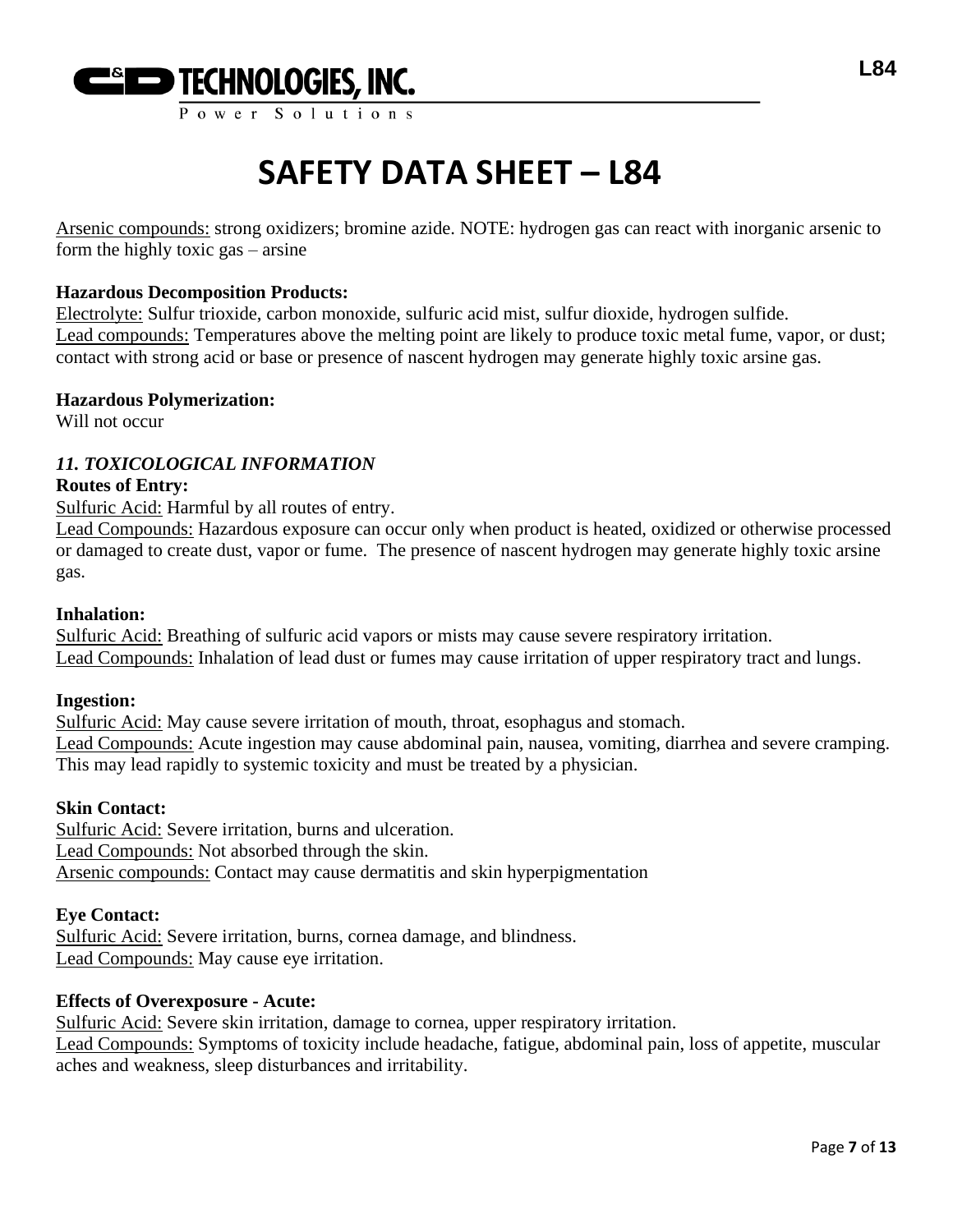

# **Effects of Overexposure - Chronic:**

Sulfuric Acid: Possible erosion of tooth enamel, inflammation of nose, throat & bronchial tubes. Lead Compounds: Anemia; neuropathy, particularly of the motor nerves, with wrist drop; kidney damage; reproductive changes in males and females. Repeated exposure to lead and lead compounds in the workplace may result in nervous system toxicity. Some toxicologists report abnormal conduction velocities in persons with blood lead levels of 50 μg/100 ml or higher. Heavy lead exposure may result in central nervous system damage, encephalopathy and damage to the blood-forming (hematopoietic) tissues.

### **Carcinogenicity:**

Sulfuric Acid: The International Agency for Research on Cancer (IARC) has classified "strong inorganic acid mist containing sulfuric acid" as a Category I carcinogen, a substance that is carcinogenic to humans. This classification does not apply to liquid forms of sulfuric acid or sulfuric acid solutions contained within a battery. Inorganic acid mist (sulfuric acid mist) is not generated under normal use of this product. Misuse of the product, such as overcharging, may result in the generation of sulfuric acid mist.

Lead Compounds: Lead is listed as a 2B carcinogen, likely in animals at extreme doses. Proof of carcinogenicity in humans is lacking at present.

Arsenic: Listed by National Toxicology Program (NTP), International Agency for Research on Cancer (IARC), OSHA and NIOSH as a carcinogen only after prolonged exposure at high levels.

## **Medical Conditions Generally Aggravated by Exposure:**

Overexposure to sulfuric acid mist may cause lung damage and aggravate pulmonary conditions. Contact of sulfuric acid with skin may aggravate diseases such as eczema and contact dermatitis. Lead and its compounds can aggravate some forms of kidney, liver and neurologic diseases.

## **Acute Toxicity:**

Inhalation LD50: Electrolyte: LC50 rat: 375 mg/m3; LC50: guinea pig: 510 mg/m3 Elemental Lead: Acute Toxicity Point Estimate  $= 4500$  ppmV (based on lead bullion)

Oral LD50: Electrolyte: rat: 2140 mg/kg Elemental lead: Acute Toxicity Estimate (ATE) = 500 mg/kg body weight (based on lead bullion)

#### **Additional Health Data:**

All heavy metals, including the hazardous ingredients in this product, are taken into the body primarily by inhalation and ingestion. Most inhalation problems can be avoided by adequate precautions such as ventilation and respiratory protection covered in Section 8. Follow good personal hygiene to avoid inhalation and ingestion: wash hands, face, neck and arms thoroughly before eating, smoking or leaving the work site. Keep contaminated clothing out of non-contaminated areas, or wear cover clothing when in such areas. Restrict the use and presence of food, tobacco and cosmetics to non-contaminated areas. Work clothes and work equipment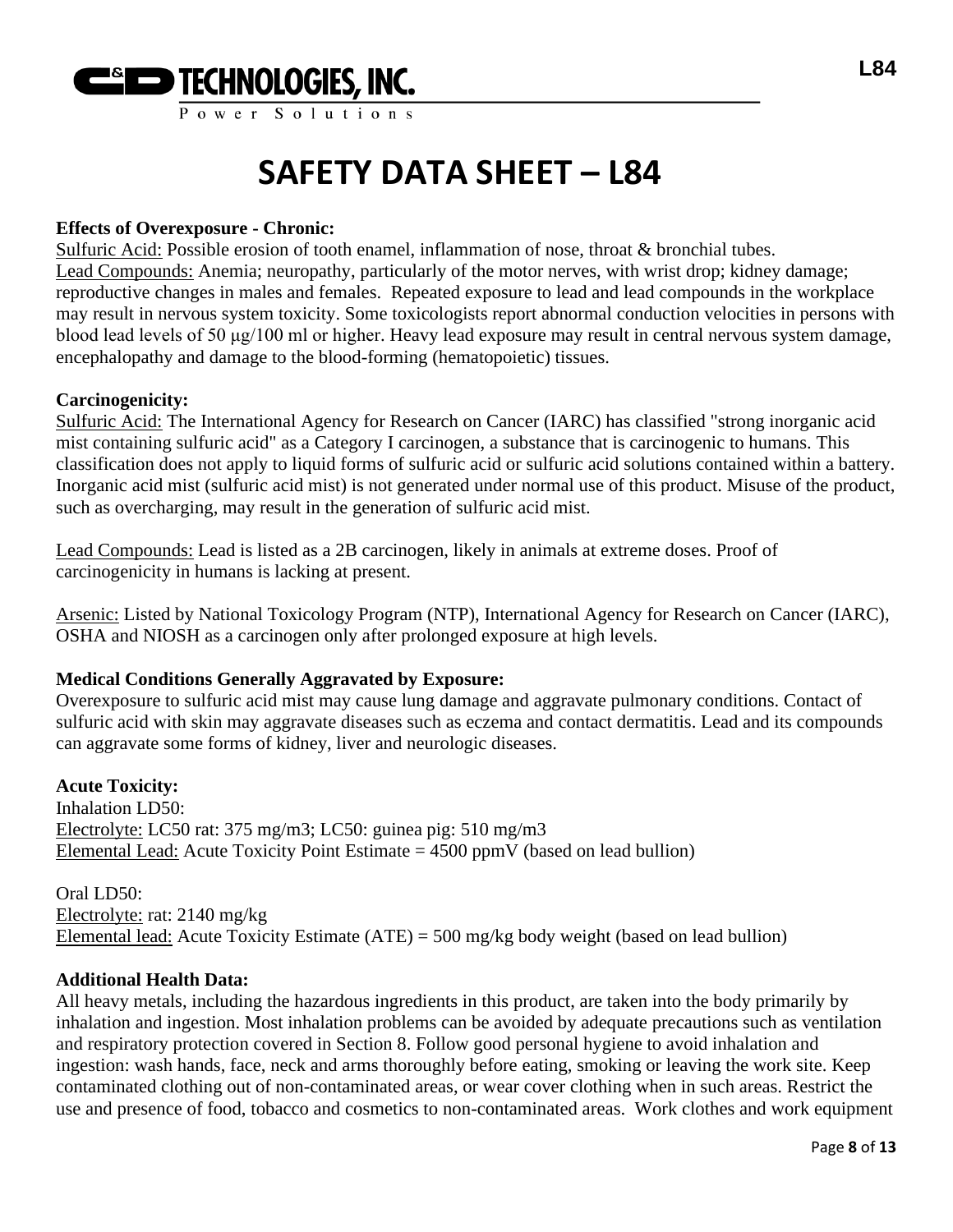

used in contaminated areas must remain in designated areas and never taken home or laundered with personal non-contaminated clothing. This product is intended for industrial use only and should be isolated from children and their environment.

The 19<sup>th</sup> Amendment to EC Directive 67/548/EEC classified lead compounds, but not lead in metal form, as possibly toxic to reproduction. Risk phrase 61: May cause harm to the unborn child, applies to lead compounds, especially soluble forms.

# *12. ECOLOGICAL INFORMATION*

**Environmental Fate:** lead is very persistent in soil and sediments. No data on environmental degradation. Mobility of metallic lead between ecological compartments is slow. Bioaccumulation of lead occurs in aquatic and terrestrial animals and plants but little bioaccumulation occurs through the food chain. Most studies include lead compounds and not elemental lead.

# **Environmental Toxicity:** Aquatic Toxicity:

Sulfuric acid: 24-hr LC50, freshwater fish (Brachydanio rerio): 82 mg/L 96 hr- LOEC, freshwater fish (Cyprinus carpio): 22 mg/L Lead: 48 hr LC50 (modeled for aquatic invertebrates): <1 mg/L, based on lead bullion

## **Additional Information**

- · No known effects on stratospheric ozone depletion.
- · Volatile organic compounds: 0% (by Volume)
- · Water Endangering Class (WGK): NA

# *13. DISPOSAL CONSIDERATIONS (UNITED STATES)*

Spent batteries: Send to secondary lead smelter for recycling. Spent lead-acid batteries are not regulated as hazardous waste when the requirements of 40 CFR Section 266.80 are met. Spilled sulfuric acid is a characteristic hazardous waste; EPA hazardous waste number D002 (corrosivity) and D008 (lead).

Electrolyte: Place neutralized slurry into sealed acid resistant containers and dispose of as hazardous waste, as applicable. Large water diluted spills, after neutralization and testing, should be managed in accordance with approved local, state, and federal requirements. Consult state environmental agency and/or federal EPA.

Following local, State/Provincial, and Federal/National regulations applicable to end-of-life characteristics will be the responsibility of the end-user.

# *14. TRANSPORT INFORMATION*

All Dynasty AGM batteries, when transported by air, surface or by vessel are identified as **"Battery, Electric Storage, Wet, Nonspillable, Not Regulated".**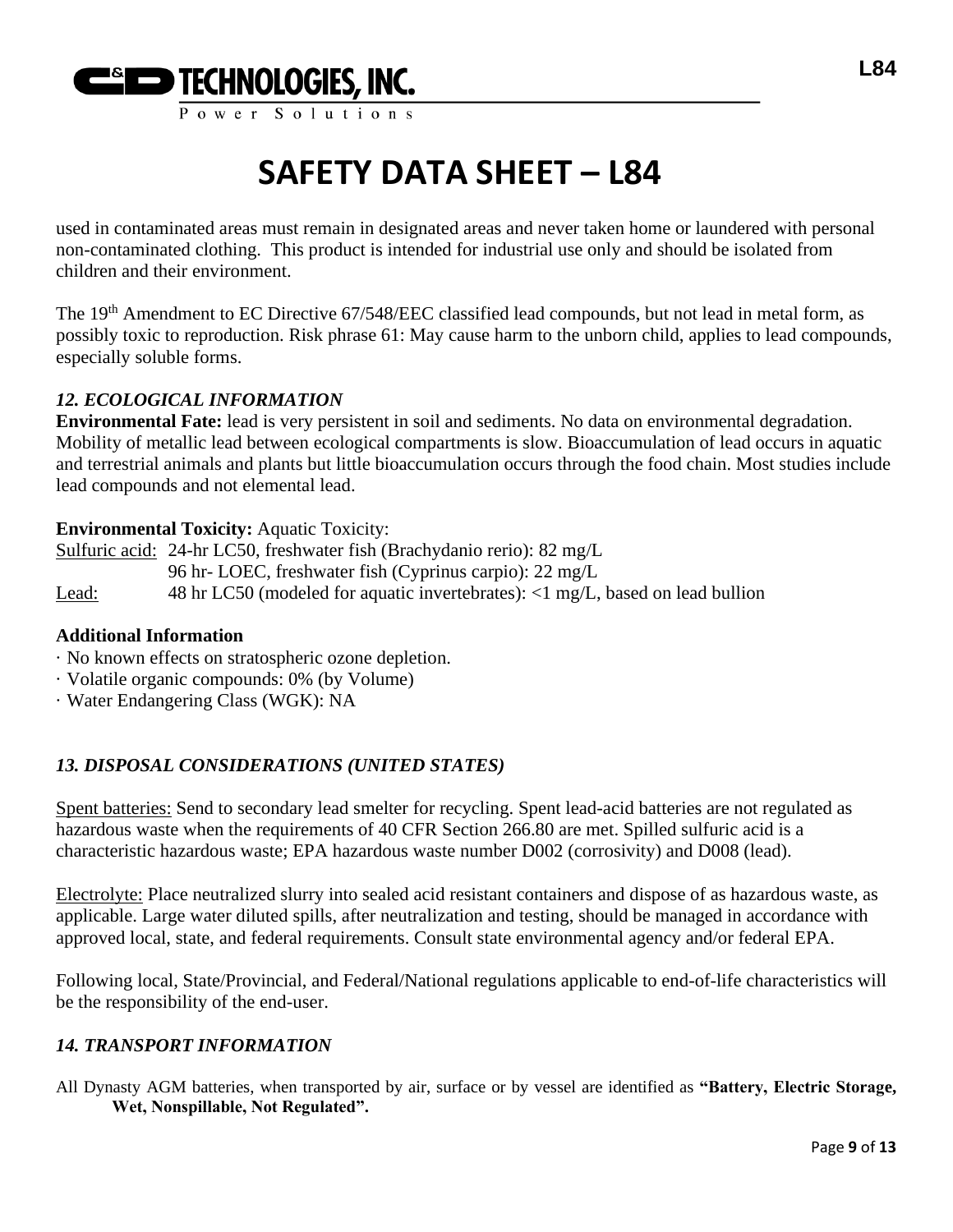

The battery(s) must be identified as above on the Bill of Lading and properly packaged with their terminals protected from short circuit. NA or UN numbers do not apply.

Dynasty AGM battery(s) warning label identifies each battery as NONSPILLABLE. Dynasty AGM battery(s) preprinted cartons identifies each battery as NONSPILLABLE. Dynasty AGM battery(s) shipped without Dynasty cartons (bulk packed) need to be identified as NONSPILLABLE or NONSPILLABLE BATTERY on the outer packaging.

Wet, nonspillable batteries do not need to be shipped and transported as fully-regulated Class 8 Corrosive hazardous materials / dangerous goods when tested, packaged and marked in accordance with the following regulations.

**U.S. Hazardous Materials Regulations:** 49 CFR 173.159(f) and 49 CFR 173.159a

- The batteries are excepted from regulation if they have been tested in accordance with the vibration and pressure differential tests found in 49 CFR 173.159(f) and "rupture test" found at 49 CFR 173.159a;
- When offered for transport, the batteries must be protected against short circuits and securely packaged in accordance with 49 CFR 173.159a; and
- The batteries and outer packaging must be marked NON-SPILLABLE BATTERY or NON-SPILLABLE as required by 49 CFR 173.159a

**IATA Dangerous Goods Regulations:** Packing Instruction 872 and Special Provision A67

- The batteries are excepted from regulation if they have been tested in accordance with the vibration and pressure differential tests found in Packing Instruction 872 and "rupture test" found in Special Provision A67 of the International Air Transport Association (IATA) Dangerous Goods Regulations
- When offered for transport, the batteries must be protected against short circuits and securely packaged in accordance with Special Provision A67.
- The words "Not Restricted" and "Special Provision A67" must be included in the description of the substance on the Air Waybill when an Air Waybill is issued.

**IMDG Code:** Special Provision 238.1 and 238.2

The batteries are exempt from regulation since they have been tested and meet the IMDG Special Provisions 238.1 and 238.2 as follows:

• Per Provision 238.1, Batteries can be considered as non-spillable provided that they are capable of withstanding the vibration and pressure differential tests given below, without leakage of battery fluid: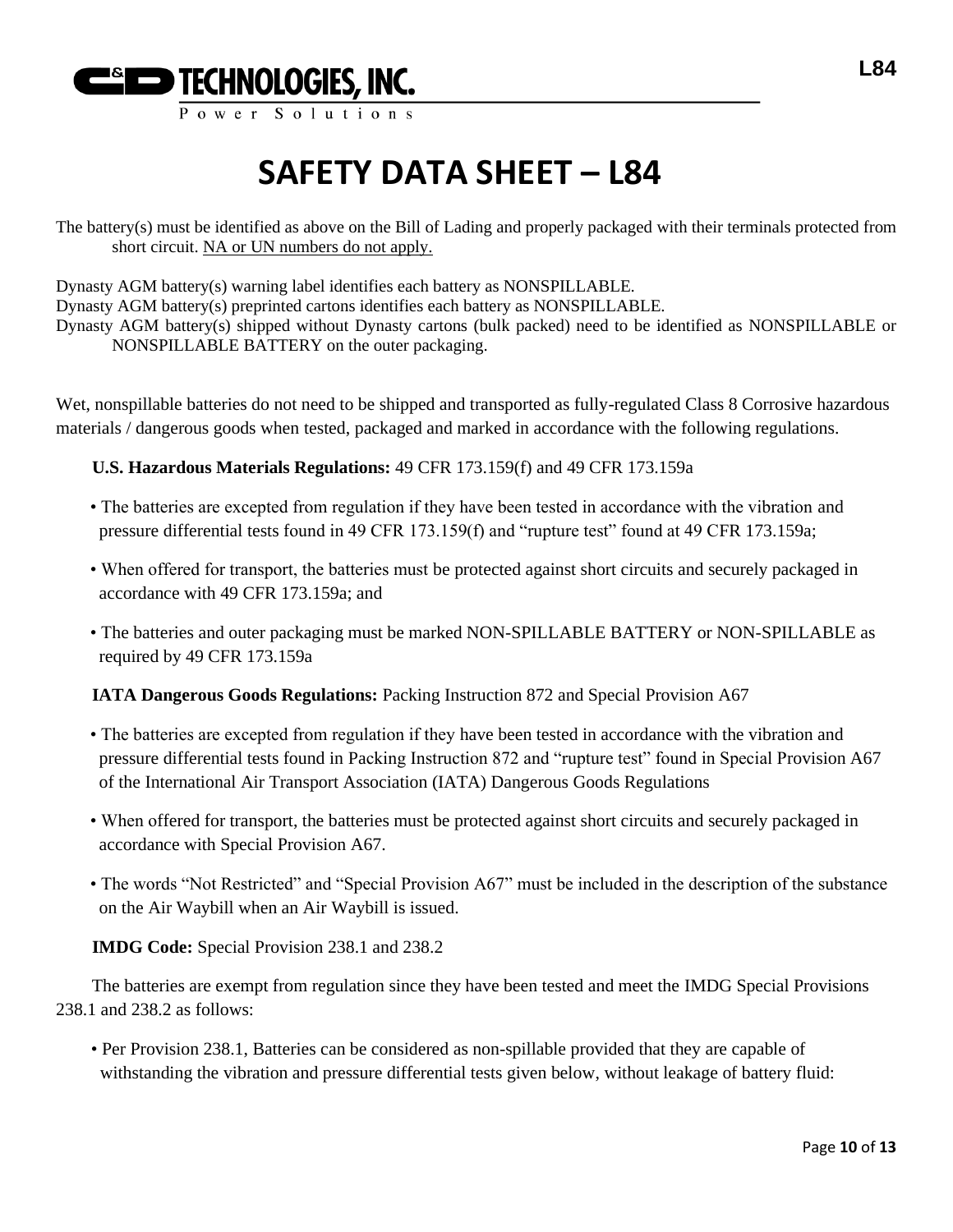

**Vibration test:** The battery is rigidly clamped to the platform of a vibration machine and a simple harmonic motion having an amplitude of 0.8 mm (1.6 mm maximum total excursion) is applied. The frequency is varied at the rate of 1 HZ/min between the limits of 10 Hz and 55 Hz. The entire range of frequencies and return is traversed in 95 +/- 5 minutes for each mounting position (direction of vibration) of the battery. The battery is tested in three mutually perpendicular positions (to include testing with fill openings and vents, if any, in an inverted position) for equal time periods.

**Pressure differential test:** Following the vibration test, the battery is stored for 6 hours at 24 degrees  $C = /-4$ degrees C while subjected to a pressure differential of at least 88 kPa. The battery is tested in three mutually perpendicular positions (to include testing with fill openings and vents, if any, in an inverted position) for at least 6 hours in each position.

Non-spillable type batteries which are an integral part of and necessary for the operation of mechanical or electronic equipment shall be securely fastened in the battery holder on the equipment and protected in such a manner to prevent damage and short circuits.

- Per Provision 238.2, Non-spillable batteries are not subject to provisions of this Code if, at a temperature of 55 degrees C, the electrolyte will not flow from a ruptured or cracked case and there is no free liquid to flow and if, when packaged for transport, the terminals are protected from short circuit.
- When offered for transport, the batteries must be protected against short circuits and securely packaged in accordance with Special Provision 238.1 and 238.2.

**Other areas:** Transportation of batteries in accordance with approved local, state and federal requirements. Consults state environmental agency.

Air: Dynasty AGM batteries meet the conditions in IATA/ICAO Special Provision A67 per IATA DGR 61<sup>st</sup> Edition 2020 Dangerous Goods Regulations.

**Surface:** Dynasty AGM batteries meet the conditions for DOT Haz Mat Regulations CFR-Title 49 parts 171-189.

**Vessel:** Dynasty AGM Batteries meet the conditions of IMDG exception 238 per IMDG Code 2018 Edition Incorporating Amendment 39-18.

# *15. REGULATORY INFORMATION*

# **UNITED STATES:**

# **EPA SARA Title III:**

Section 302 EPCRA Extremely Hazardous Substances (EHS):

Sulfuric acid is a listed "Extremely Hazardous Substance" under EPCRA, with a Threshold Planning Quantity (TPQ) of 1,000 lbs. EPCRA Section 302 notification is required if 500 lbs or more of sulfuric acid is present at one site (40 CFR 370.10). For more information consult 40 CFR Part 355.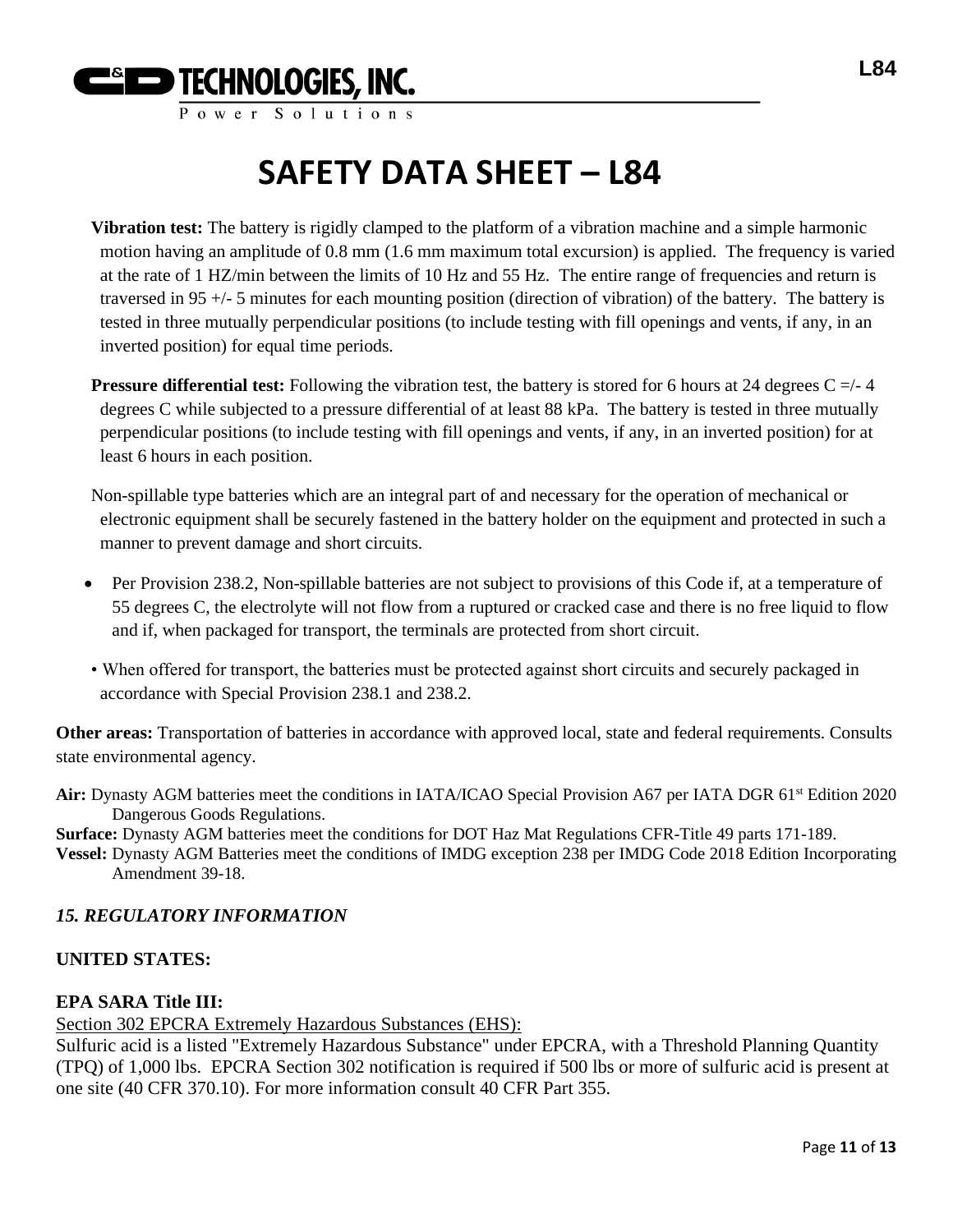

Power Solution

# **SAFETY DATA SHEET – L84**

### Section 304 CERCLA Hazardous Substances:

Reportable Quantity (RQ) for spilled 100% sulfuric acid under CERCLA (Superfund) and EPCRA (Emergency Planning and Community Right to Know Act) is 1,000 lbs. State and local reportable quantities for spilled sulfuric acid may vary.

### Section 311/312 Hazard Categorization:

EPCRA Section 312 Tier Two reporting is required for non-automotive batteries if sulfuric acid is present in quantities of 500 lbs or more and/or if lead is present in quantities of 10,000 lbs or more. For more information consult 40 CFR 370.10 and 40 CFR 370.40

Section 313 EPCRA Toxic Substances: 40 CFR section 372.38 (b) states: If a toxic chemical is present in an article at a covered facility, a person is not required to consider the quantity of the toxic chemical present in such article when determining whether an applicable threshold has been met under § 372.25, § 372.27, or § 372.28 or determining the amount of release to be reported under § 372.30. This exemption applies whether the person received the article from another person or the person produced the article. However, this exemption applies only to the quantity of the toxic chemical present in the article.

### **TSCA:**

TSCA Section 8b – Inventory Status: All chemicals comprising this product are either exempt or listed on the TSCA Inventory.

TSCA Section 12b (40 CFR Part 707.60(b)) No notice of export will be required for articles, except PCB articles, unless the Agency so requires in the context of individual section 5, 6, or 7 actions.

TSCA Section 13 (40 CFR Part 707.20): No import certification required (EPA 305-B-99-001, June 1999, Introduction to the Chemical Import Requirements of the Toxic Substances Control Act, Section IV.A)

**RCRA:** Spent Lead Acid Batteries are subject to streamlined handling requirements when managed in compliance with 40 CFR section 266.80 or 40 CFR part 273. Waste sulfuric acid is a characteristic hazardous waste; EPA hazardous waste number D002 (corrosivity) and D008 (lead).

# **STATE REGULATIONS (US):**

#### \***Proposition 65 Warning**

**Battery posts, terminals and related accessories contain lead and lead compounds, chemicals known to the state of California to cause cancer and reproductive harm. Wash hands after handling.**

\*Battery companies not party to the 1999 consent judgment with Mateel Environmental Justice Foundation should include a Proposition 65 Warning that complies with the current version of Proposition 65.